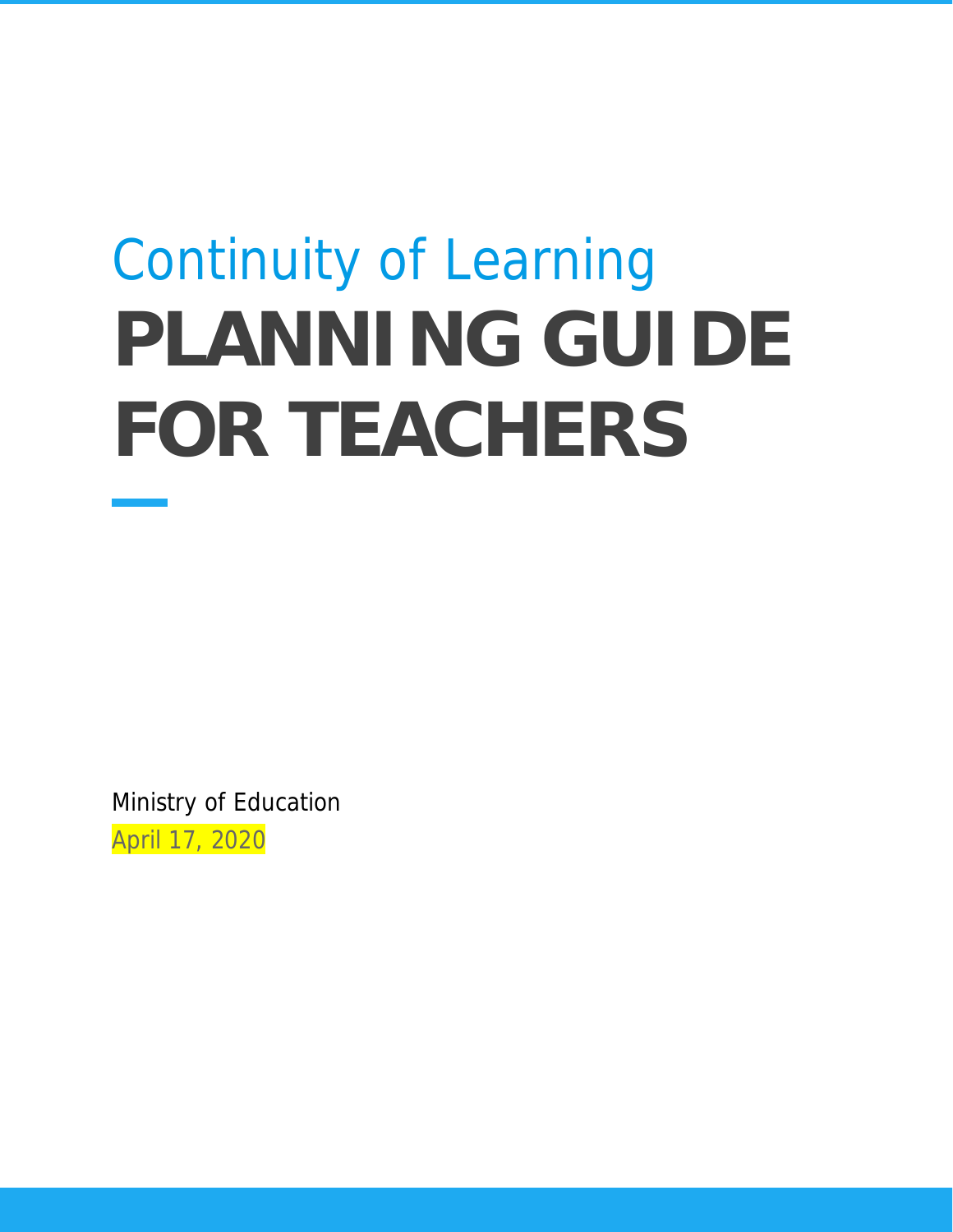# <span id="page-1-0"></span>TABLE OF CONTENTS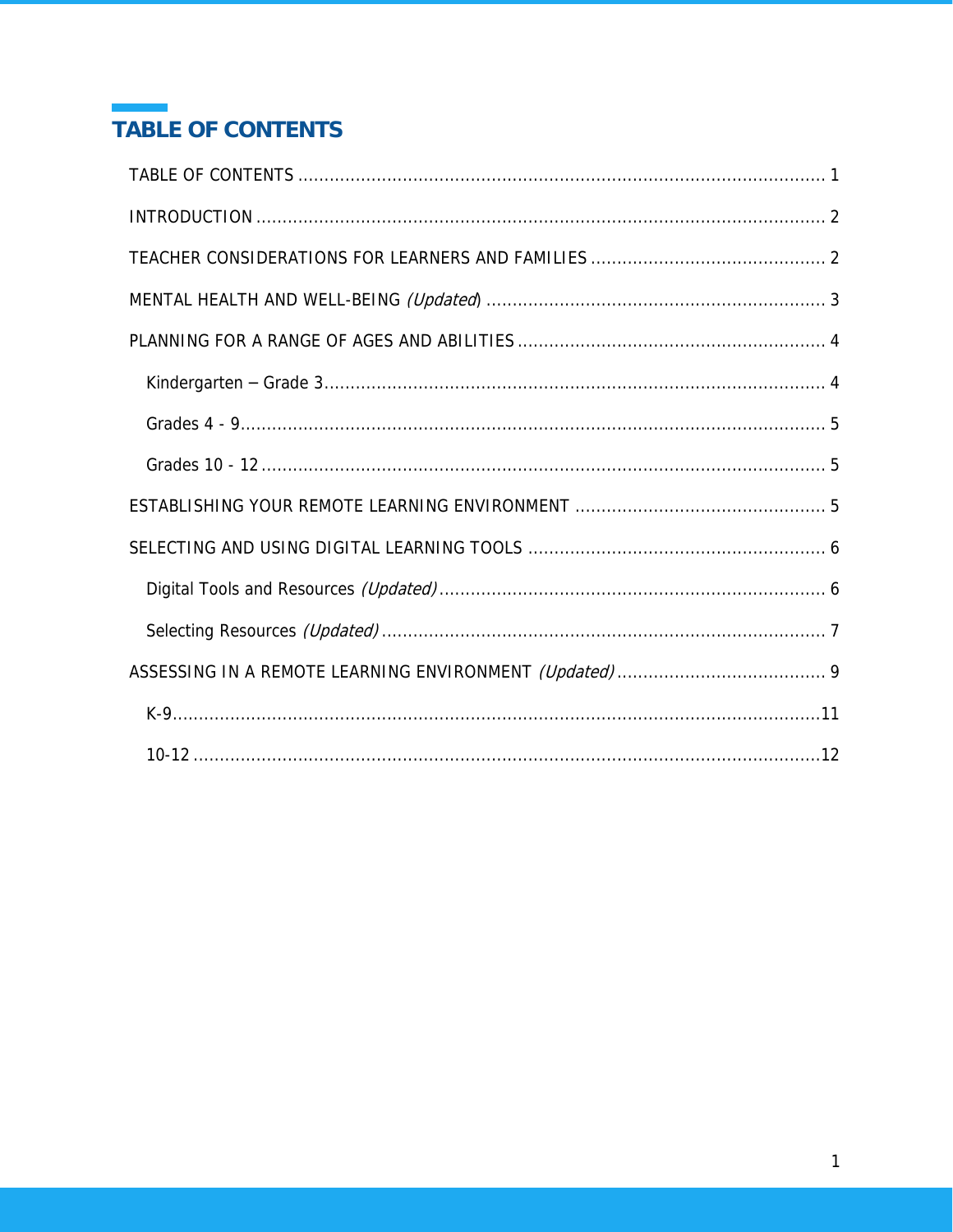# <span id="page-2-0"></span>**INTRODUCTION**

The Continuity of Learning Planning Guide is provided to support teachers in preparing to provide continuity of educational opportunities for students during the current COVID-19 pandemic. This work includes developing plans and using alternative delivery methods to provide curriculum, instruction, assessment and assistance to students and families.

Educators have considerable flexibility in the delivery of educational opportunities and supports in order to meet the unique needs and circumstances of their school communities and individual learners. In doing so, school districts and independent school authorities are provided with the following overarching commitments that have been identified by the Ministry of Education:

#### **Guiding Principles**

- 1. Ensure a healthy and safe environment for all students, families and employees.
- 2. Provide the services needed to support children of our essential workers.
- 3. Support vulnerable students who may need special assistance.
- 4. Provide continuity of educational opportunities for all students.

## <span id="page-2-1"></span>**TEACHER CONSIDERATIONS FOR LEARNERS AND FAMILIES**

Learners who are used to more of an in-class instructional environment may face challenges working in a more independent, self-directed environment. In order to help learners adjust to having less direct guidance from a teacher, it is important to give learners opportunities to work on developing skills and learning about topics that are of interest to them. When learners have a sense of intrinsic motivation and are able to build confidence, they are far more likely to stay engaged, even when the work becomes more difficult.

It is important to model a growth mindset with your learners and have realistic expectations for work. This style of teaching and learning will likely be very different for everyone and you and your learners will be learning and growing together as you experience successes, frustrations and problem-solving solutions. When discussing the new learning environment with learners, it will be helpful to promote this as an opportunity for everyone to experiment and take risks without fear of failure. For some learners, this change in learning environment will be stressful, so maintaining a positive outlook and celebrating their effort is crucial.

It is also important to consider the family and their capacity and comfort in being more directly and regularly involved in their children's learning. For some people, experience and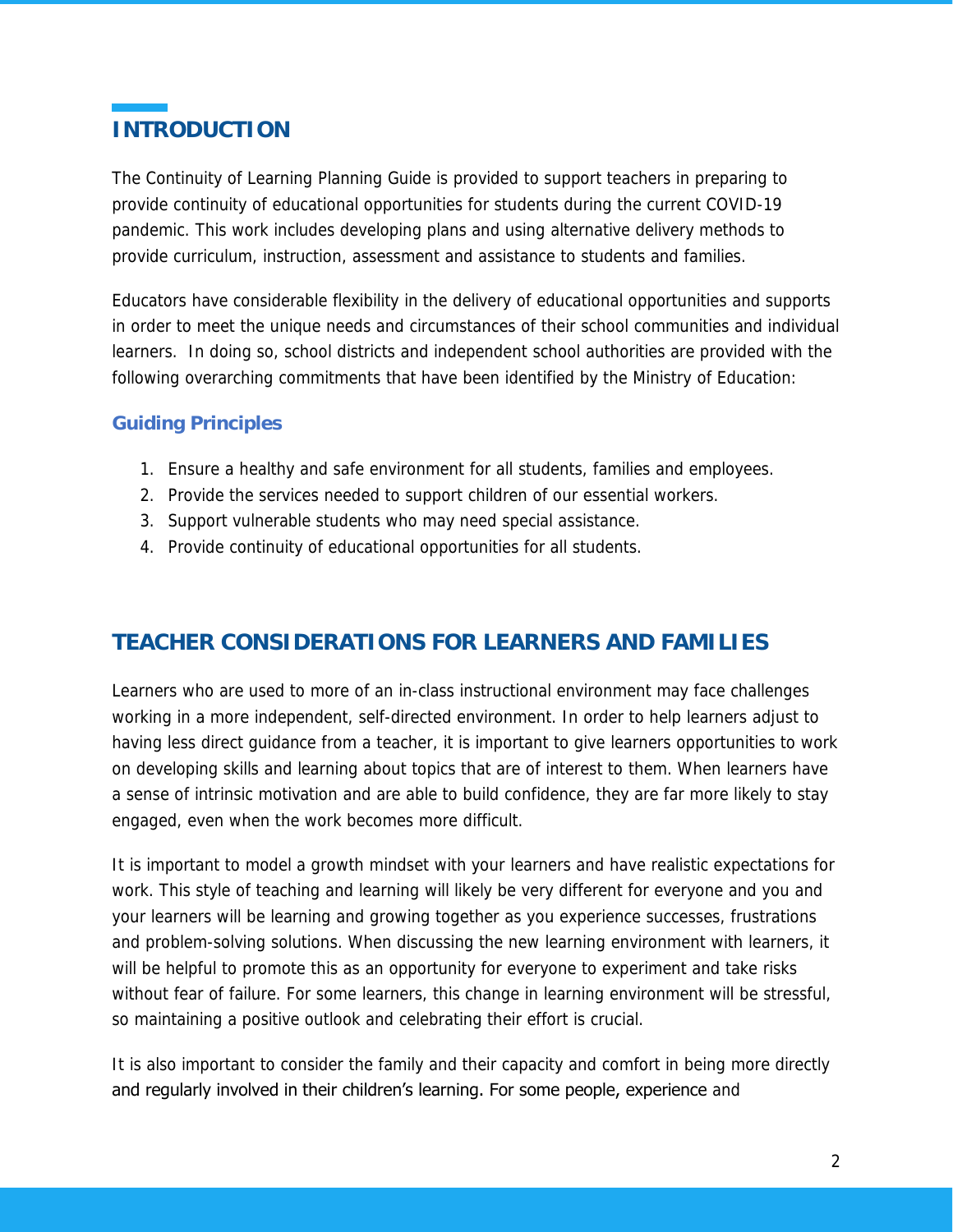circumstances will allow them to quickly adapt. For others, there is real potential that they could become overwhelmed. When educators can, it is important to encourage and validate small "victories" that families are achieving. While the school system can't take on the primary responsibility for social-emotional health and wellness during challenging times, we don't want to contribute more stress, particularly for those who are least well-resourced to effectively manage it. A focus on learning through active engagement by the learner and the provision of specific and clear directions will help everyone to manage. Avoidance of over-scheduling or over-prescribing will also be essential.

### <span id="page-3-0"></span>**MENTAL HEALTH AND WELL-BEING**

Supporting the safety and health of students, families and staff is a top priority during a pandemic event. In addition to taking measures to protect our physical health, we also need to attend to our social and emotional well-being.

School is a social place and learners rely on the connections they have with the adults and peers in their class and school setting. During this time when in-**person social engagement isn't** possible, it is essential that learners – especially those in vulnerable circumstances – **don't feel** alone.

During this time especially, students need to know that they are valued and that they are still part of a school community. Establishing regular one on one and group learning sessions linked by phone or computer technology can make a real difference. Following up with individual learners who are struggling is also essential. While the topic of your follow-up may be assignment specific, the child feels reassured that they are not alone.

**Students' sense of well-being may continue to shift as the pandemic evolves. Schools and** school districts should keep in mind that students who were not considered vulnerable prior to the COVID-19 outbreak may now be experiencing mental health challenges. As educators and support staff can be valuable "eyes and ears" for the community, it is important to remember that a " $Duty$  to Report" continues if there is concern about student safety.

In addition to the three curricular Core Competencies - Communication, Thinking, and Personal and Social - the Physical and Health Education (PHE) curriculum focuses on well-being and the connections between physical, intellectual, mental, and social health. Social and emotional learning (SEL) approaches also support positive environments, provide techniques to promote well-being and positive mental health, and support students who may have increased needs.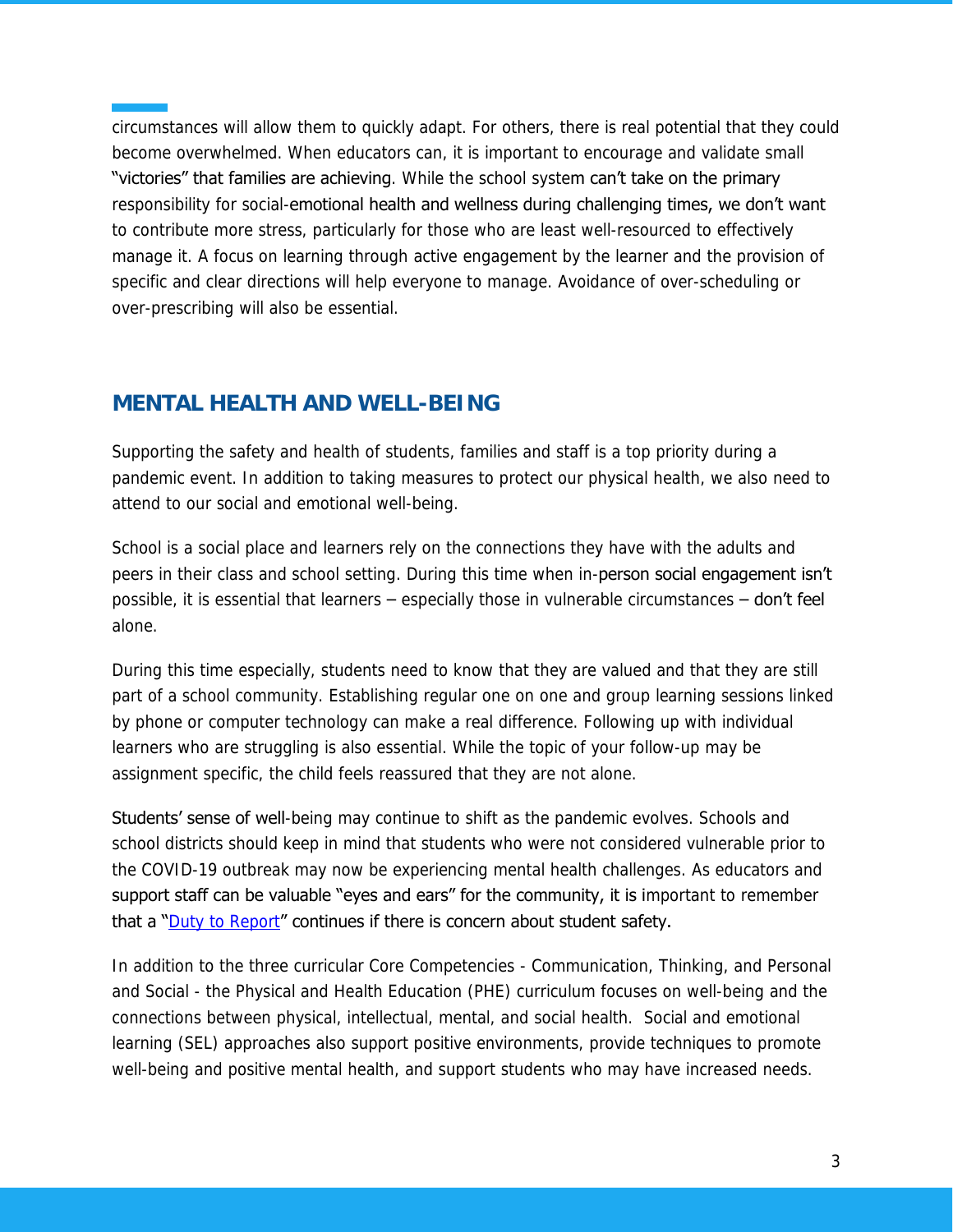Teachers should consider how to build in behavioural competencies central to SEL: selfawareness, self-management, social awareness, relationship skills, and responsible decision making.

Some resources to help support mental health:

- *[erase](https://www2.gov.bc.ca/gov/content/erase/mental-health) (expect respect and a safe education)* website: Mental Health and Well-Being resources including [trauma-informed practice resources](https://mytrainingbc.ca/traumainformedpractice/)
- [SEL Resources During Covid-19](https://casel.org/covid-resources/) (CASEL): dedicated covid-19 webpage providing guidelines and resources for parents, caregivers, and educators.
- Managing COVID-19, Stress, Anxiety and Depression
- MCFD child and youth mental health services
- The "Keeping Healthy" section of the [Keep Learning](https://www.openschool.bc.ca/keeplearning/) website has a number of resources that may be helpful for educators, students and parents/caregivers
- *WE Schools @ Home [virtual program:](https://www.we.org/en-CA/our-work/we-schools/at-home/) gives parents and teachers free educational* resources and daily interactive programming to support well-being, service-learning, and at-home education. WE Schools Live! is broadcast daily on Facebook providing themed educational content for families, and weekly live webinars are available for educators.
- [Virtual Mental Health Supports During COVID-19](https://www2.gov.bc.ca/gov/content/health/managing-your-health/mental-health-substance-use/virtual-supports-covid-19) (BC Government): links to virtual mental health supports, including supports for youth, frontline healthcare workers, seniors, Indigenous peoples, and victims of family or sexual violence.
- [COVID-19: Stay Well in Uncertain Times,](https://cmha.bc.ca/covid-19/) Canadian Mental Health Association, dedicated COVID-19 webpage providing resources and supports

## <span id="page-4-0"></span>**PLANNING FOR A RANGE OF AGES AND ABILITIES**

Teachers will use many strategies to facilitate remote learning. Classroom teachers/enrolling teachers will work with other education professionals - non-enrolling teachers, support staff and administrators - to develop and moderate learning environments that engage all learners and support their growth. At all levels, considerations need to be made for accessibility for learners and manageability for families.

#### <span id="page-4-1"></span>**Kindergarten – Grade 3**

For learners in the primary years, engagement may include but not be limited to providing schedules, opportunities and resources for families and caregivers. Educators may also use technologies to establish "live" virtual contact with individuals or groups of learners to facilitate their learning activities and to sustain a sense of community among young learners.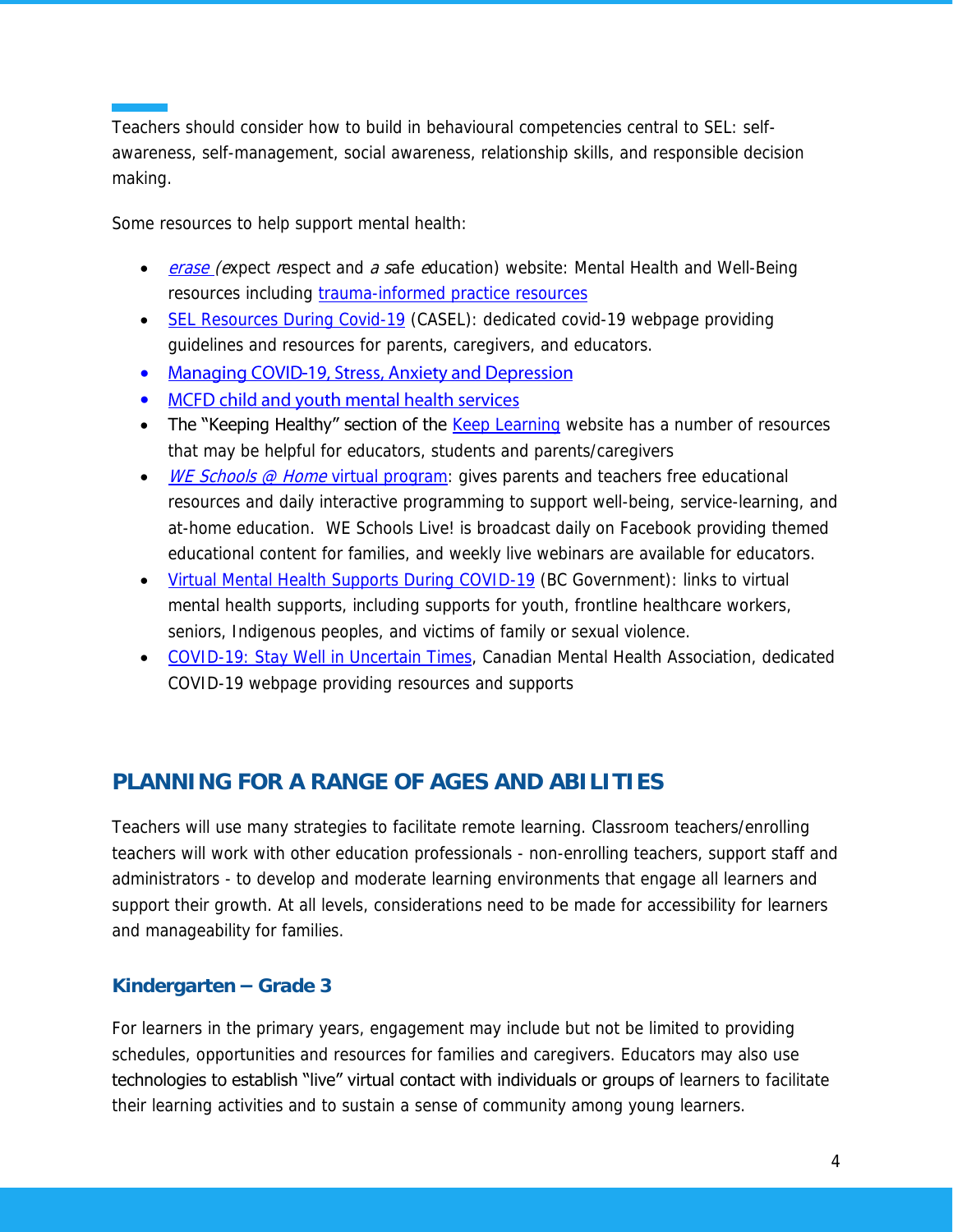#### <span id="page-5-0"></span>**Grades 4 - 9**

For learners in the intermediate and early secondary years, engagement may include learners in a wide array of learning activities, with a focus on project-based, inquiry or problem-based learning. Educators may also use technologies to establish "live" virtual contact with individuals or groups of learners to facilitate their learning activities and to sustain a sense of community.

#### <span id="page-5-1"></span>**Grades 10 - 12**

For learners in the graduation years, teacher-led/moderated activities and individual or group projects will enable learners to achieve and demonstrate the competencies required for course completion and expected of graduates of the BC education system.

## <span id="page-5-2"></span>**ESTABLISHING YOUR REMOTE LEARNING ENVIRONMENT**

When developing your remote learning environment, you may wish to consider the following:

- How will you group your teaching? Cross-curricular? Subject-specific?
- How often will you connect with learners? What are the expectations set by the district for learner and parent contact? It is suggested that contact take place regularly and, on a schedule that learners can count on. Now more than ever learners will be relying on you, both as an outside contact with a trusted adult, and a way to facilitate contact with their peers.
- How will you meet learners and families where they are at when setting schedules and expectations to minimize unnecessary stressors and foster sustainability?
- How will you monitor engagement and task/assignment expectations?
- How will you plan for accessibility needs for both low-tech and high-tech-activities and demonstration of learning?

While schools will use digital technology to reach many students and enable remote learning, this should not be the only way to support student engagement. Access to computers and/or individual or community internet connectivity may be limited for some students and families. Many districts are devising plans to loan equipment to students who need access. However, when internet access and/or equipment are not available, learning may be supported through low-tech options such as books or teacher-created print materials. In combination with regular phone contact, the use of print materials can be an effective way to support continuity of learning. Districts will determine how materials will be made available, in order to ensure safety and promote timely access.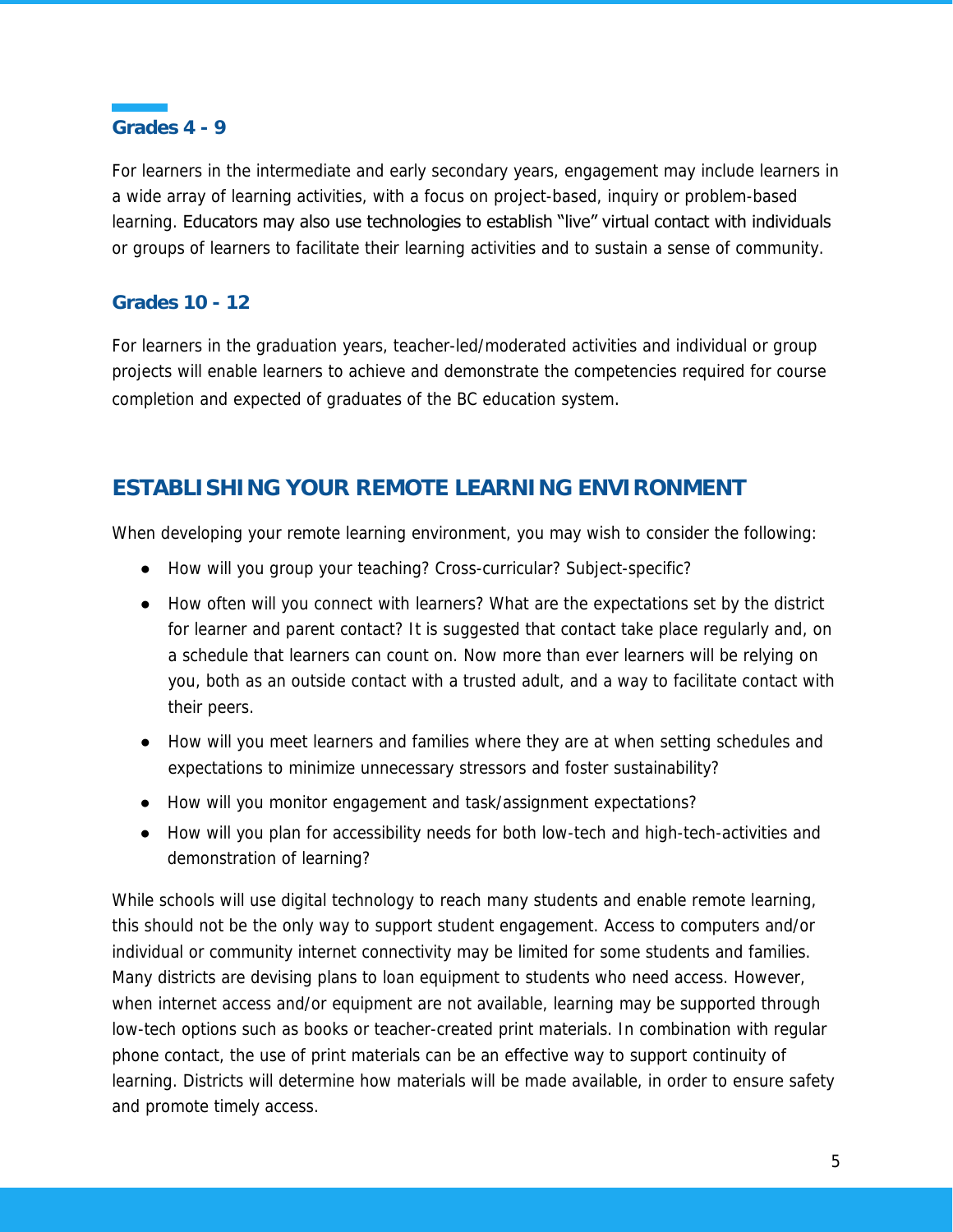# <span id="page-6-0"></span>**SELECTING AND USING DIGITAL LEARNING TOOLS**

It's easy to get overwhelmed by the perceived need to seek out new digital resources. But new is not always needed. Start by leveraging the resources and tools that you are familiar and comfortable with. Where you find you have gaps, look for materials to augment what you have.

#### <span id="page-6-1"></span>**Digital Tools and Resources**

Given that the current suspension of in-class instruction is happening across the world, there will be many sources of materials and strategies being offered through educator networks and social media connections. Some suggestions are listed below as starting points. Check with your school or district to see if they have any lists of recommended resources and tools.

- Many digital collaboration and teaching tools are available and in use by teachers. Examples include Zoom, Microsoft Teams, Google Classroom, Moodle, Canvas, MyEducationBC, and FreshGrade. Your school or district may access others as well, so it is useful to check with your information technology staff to find out what tools are available and what support and training opportunities may be offered.
	- Zoom is an audio/video platform used for video conferencing, hosting webinars, chat and web conferencing. [Focused Education](http://focusedresources.ca/) has procured a provincial license for Zoom and will be onboarding districts in the coming weeks.
	- Learning management systems (LMS) can provide robust environments for teaching and learning. Many schools and districts have LMS agreements in place for online and distributed learning programs and may leverage them for remote learning at this time. In addition, the Ministry of Education has provided several options for districts to allow for no-cost access to three learning management systems (Canvas, D2L and Moodle) and the online courses in those platforms.
- Through ShareEdBC, teachers across the province will have access to curated content **aligned to BC's** redesigned curriculum. ShareEdBC aims to help users across the province connect with each other, and to find and share resources. Currently, an early release of ShareEdBC is being made available, enabling educators to onboard easily. School districts will be contacted by the ShareEdBC team in the coming weeks to provide instructions and support for the onboarding process. For more information, you are welcome to contact [ShareEdBC@gov.bc.ca](mailto:ShareEdBC@gov.bc.ca) directly.
- [TeachBC](https://teachbc.bctf.ca/) is an online resource of teaching materials, lessons, and research relevant to the K-12 BC curriculum. The website is public and open to everyone through the generosity of BC public school teachers. Teachers and organizations can share their teaching resources or educational research by registering and uploading their materials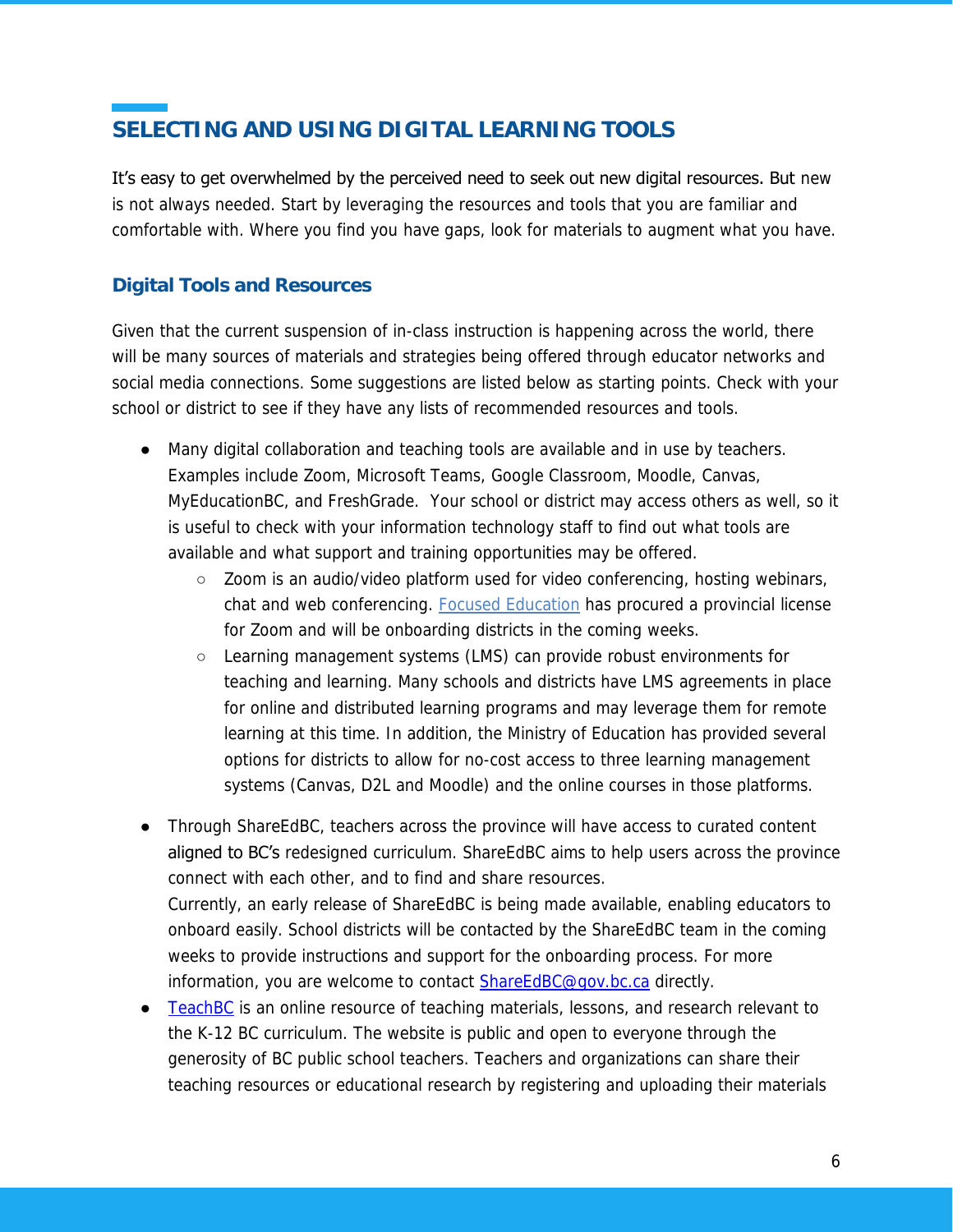or providing links. Anyone can browse and download the resources for classroom or professional use. Browsing is easy. Users can search by subject, grade level, resource type, title, description, language, and more.

- At [Focused Education,](http://focusedresources.ca/) teachers can access the [BC Digital Classroom,](https://focusedresources.ca/bcdc-access/) a core collection of digital resources for information, lessons, and activities. These resources are available to students also. Focused Education has **archived webinars** highlighting use of the tools, and is scheduling [additional webinars](https://focusedresources.ca/webinars/) this spring. Teachers can find information on peer-reviewed digital and print resources in the [K12 Evaluated Resource Collection,](https://k12.bcerac.ca/) [Indigenous authors and content,](https://k12.bcerac.ca/?Curated=aboriginal) and curated collections featuring [free websites](https://k12.bcerac.ca/?Curated=website) for instructional use.
- [Keep Learning BC](file:///C:/Users/jriddel%201%202/Documents/Projects/Covid-19/Framework/3%20draft%20for%20DM%20review/openschool.bc.ca/keeplearning) is a central place where families can find ideas for everyday educational activities, annotated links to free learning resources, as well as how to help children keep well and learn while they're at home. You may want to direct parents and/or caregivers to this site if they are looking for activities or strategies to support their child's learning.

When selecting and using digital tools, always consider information privacy and security and online safety. Your school or district should have processes and guidelines in place for the selection of new digital resources, tools or apps; check with your information technology staff. You may also find the following resources helpful.

- The Office of the Information and Privacy Commissioner for BC recently published a guidance document, FIPPA and online learning during the COVID-19 pandemic.
- <span id="page-7-0"></span>• Safer Schools Together has created a set of resources for administrators, teachers, and parents with information and guidance on establishing the safest possible digital learning environments.
	- o Increasing Safety in a Remote Learning World Guidelines (pdf)
	- o Increasing Safety in a Remote Learning World Using Zoom, MS Teams and **Google Classroom (pdf)**
	- o Zoom Creating Safe Remote Teaching & Learning Spaces (video)
	- o Zoom Keeping it Private and Practical Tips for Remote Teaching (video)
	- o Zoom Settings for Education Quick Reference Sheet (pdf)

#### **Selecting Resources**

It is essential to always fully review online resources or lessons before assigning them to learners—even if they are from a trusted source. This is an excellent opportunity for collaboration among staff within a school and across a district as teachers provide their observations and recommendations to other educators.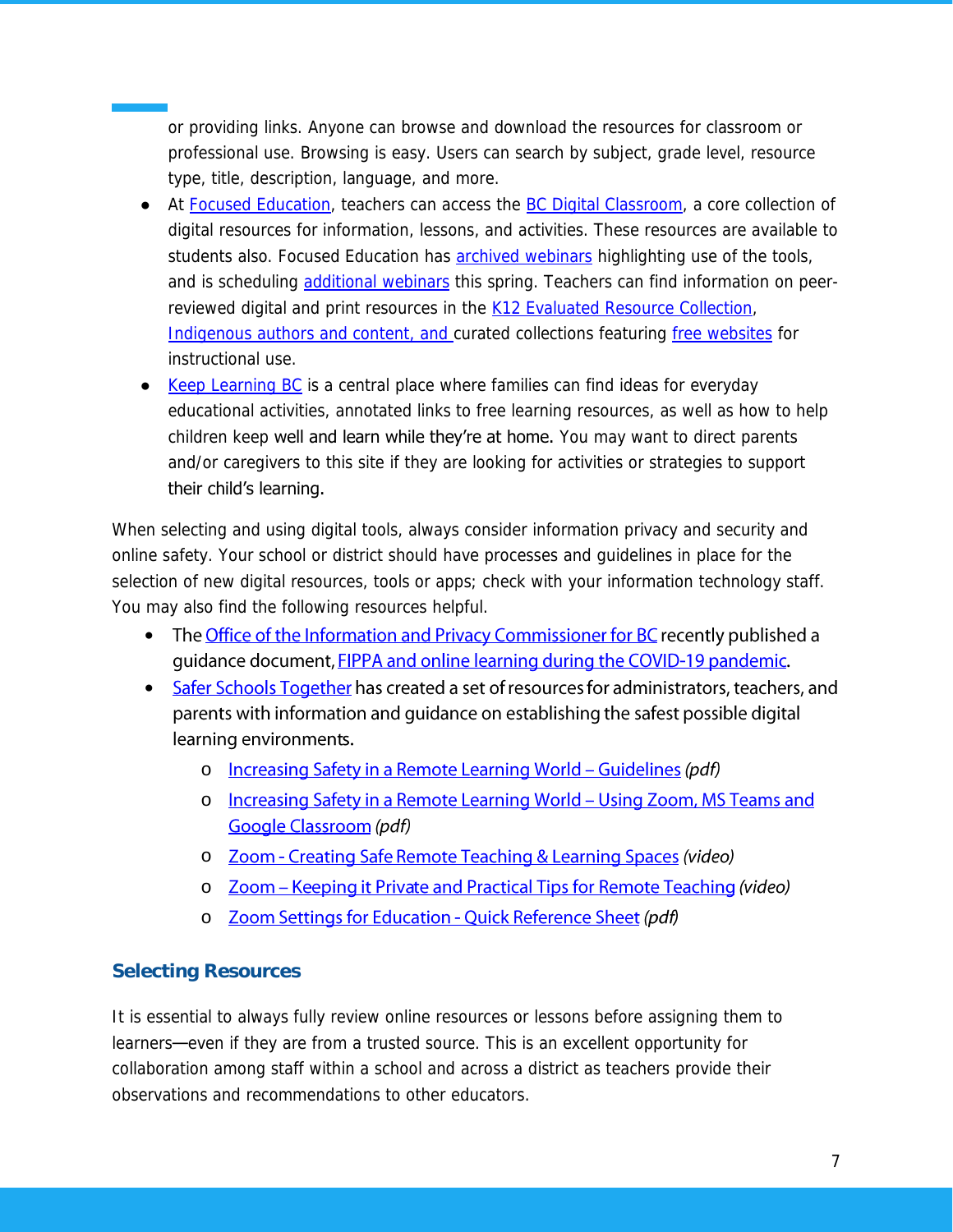When reviewing resources, use established criteria to assess suitability, such as the criteria used by Focused Education Resources. For more information about resource selection check out the [Learning Resource Selection for K-12 Educators online course.](https://bcerac.ca/learning-resource-selection-course/)

Consider whether resources support B.C.'s concept-based, competency-driven curriculum and meet other criteria as listed below:

- Concept-based: focused on the key concepts, principles, and generalizations within and across disciplines; emphasis on conceptual understanding and transfer of learning; focus on in-depth exploration of topics to gain deeper understanding.
- Competency driven: focused on the ability of learners to perform a task as expected within a specific discipline or area of learning...that ability represents a combination of skills, processes, behaviors, and habits of the mind.
- provides opportunity for the learners to develop and use targeted curricular competencies.
- appropriate for the target grade level.
- provides the opportunity for cross-curricular learning. (It will be more difficult for parents and/or caregivers to manage lessons for all areas of learning each day so this means that cross-curricular learning should be a priority.)
- provides opportunities for all learners to engage in learning and explicitly incorporates differentiated learning opportunities.
- Follows effective instructional and learning practices.
- For younger learners, prepare the information that you will provide to parents and care givers along with the lesson/activity/resource. A similar framework is also appropriate for older, more independent learners with information and context being shared directly with them. The amount and type of information you provide will depend on the expectations you have set with individual families. For each lesson/activity/resource you provide, consider providing the following:
	- Identify which learning areas and which learning standards (curricular competencies and content) are being worked on
	- Provide them with any background or contextual information about the lesson/activity/resource (how long will it take, what is included (i.e. video resource, writing activity, etc.), any additional materials that might be needed, etc.)
	- Connections to previous learning. For younger learners, let parents know what their child has been working on and already knows in relation to the lesson. Encourage parents to talk to their child about this previous learning prior to doing the lesson. For older and more independent learners, have learners refer to previous content or learning activities that will assist them in their task.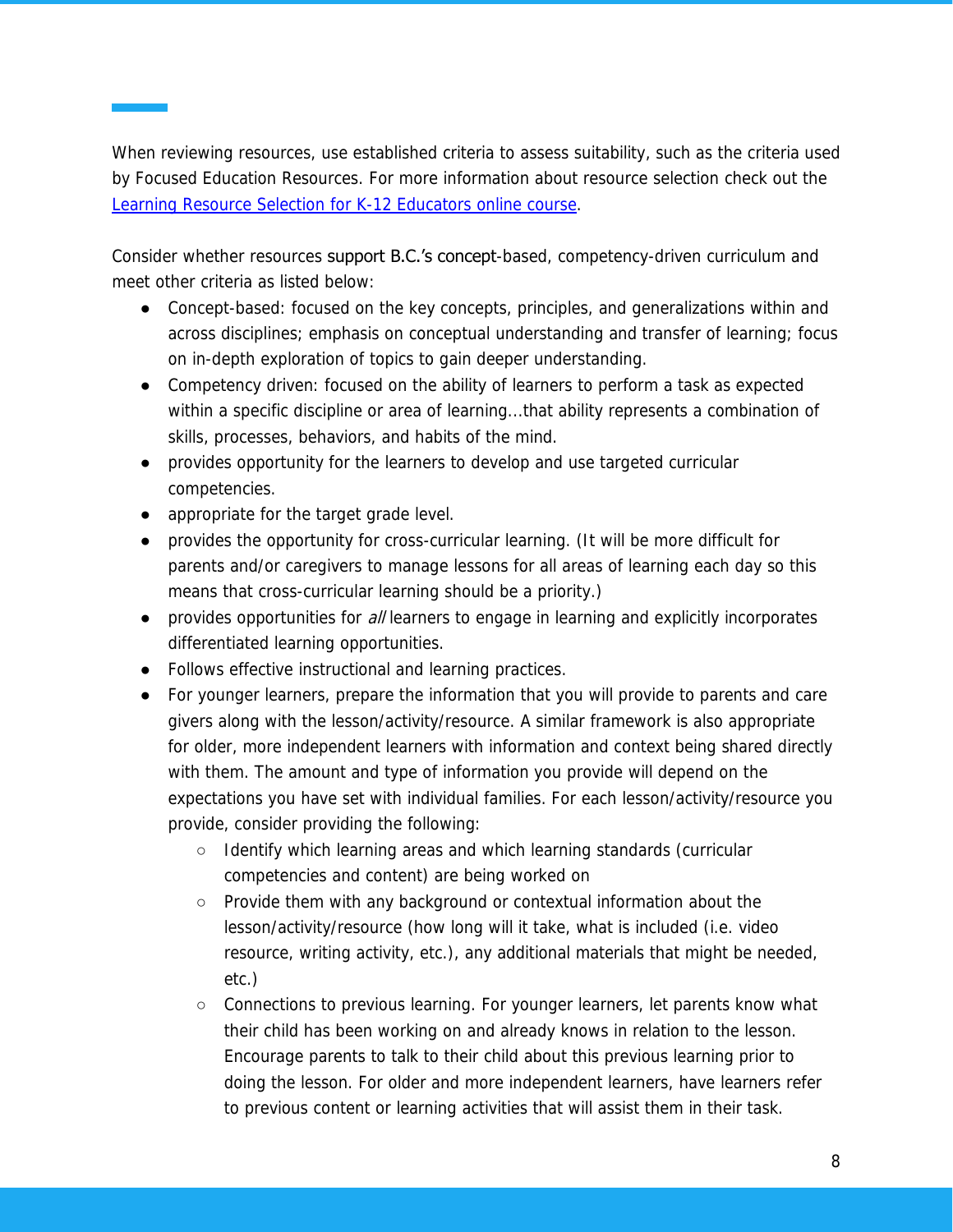When you are selecting resources, it is also important to consider restrictions and permissions under the [Canadian Copyright Act.](https://laws-lois.justice.gc.ca/eng/acts/C-42/Index.html) In a remote learning environment, you may be using and distributing resources in different ways than you did in the classroom. Below are some resources you may consider using.

- Through the Ministry of Education's partnership with Access Copyright, B.C. educators and staff can:
	- o search for resources listed in **[Access Copyright's datab](https://portal.accesscopyright.ca/cportal/licences/EPWorkSearch.aspx)**ase. This database includes more than 100 million copyrighted works by artists, authors and creators.
	- o make immediate uses of Access Copyright's rich, broad repertoire of digital works to be shared with students through learning management systems (LMS), Google Classrooms, document sharing, email, and other electronic communication portals;
	- o use up to 20% of a published work, provided that this limit may be exceeded in respect of an entire newspaper article, or page or an entire single short story, play, essay, poem or one full chapter of a textbook or an entire entry from an encyclopedia or similar reference work;
	- o assemble a course collection consisting of works from different books/sources copy worksheets/consumables.
- Provided by the Council of Ministers of Education Canada (CMEC), the [Fair Dealing](http://www.fairdealingdecisiontool.ca/)  [Decision Tool](http://www.fairdealingdecisiontool.ca/) helps teachers decide whether "fair dealing" permits classroom use of print materials, artistic works, or audiovisual materials without first getting copyright permission. The tool helps teachers determine whether a specific intended classroom use is allowed by the [Fair Dealing Guidelines.](http://www.fairdealingdecisiontool.ca/fdg/default.aspx)

# <span id="page-9-0"></span>**ASSESSING IN A REMOTE LEARNING ENVIRONMENT**

The focus is on determining if, and how, sufficient learning has taken place during these exceptional circumstances. Sufficient learning will be determined by teachers using their professional judgement. Grounded in the curriculum, teachers will assess what individual students know, understand, and are able to demonstrate to determine whether sufficient learning has taken place to enable the student to pursue further learning in the curricular and content area.

During this time, teachers should prioritize which learning standards can be learned from home, with emphasis on the development of a student's literacy, numeracy, and Core Competencies.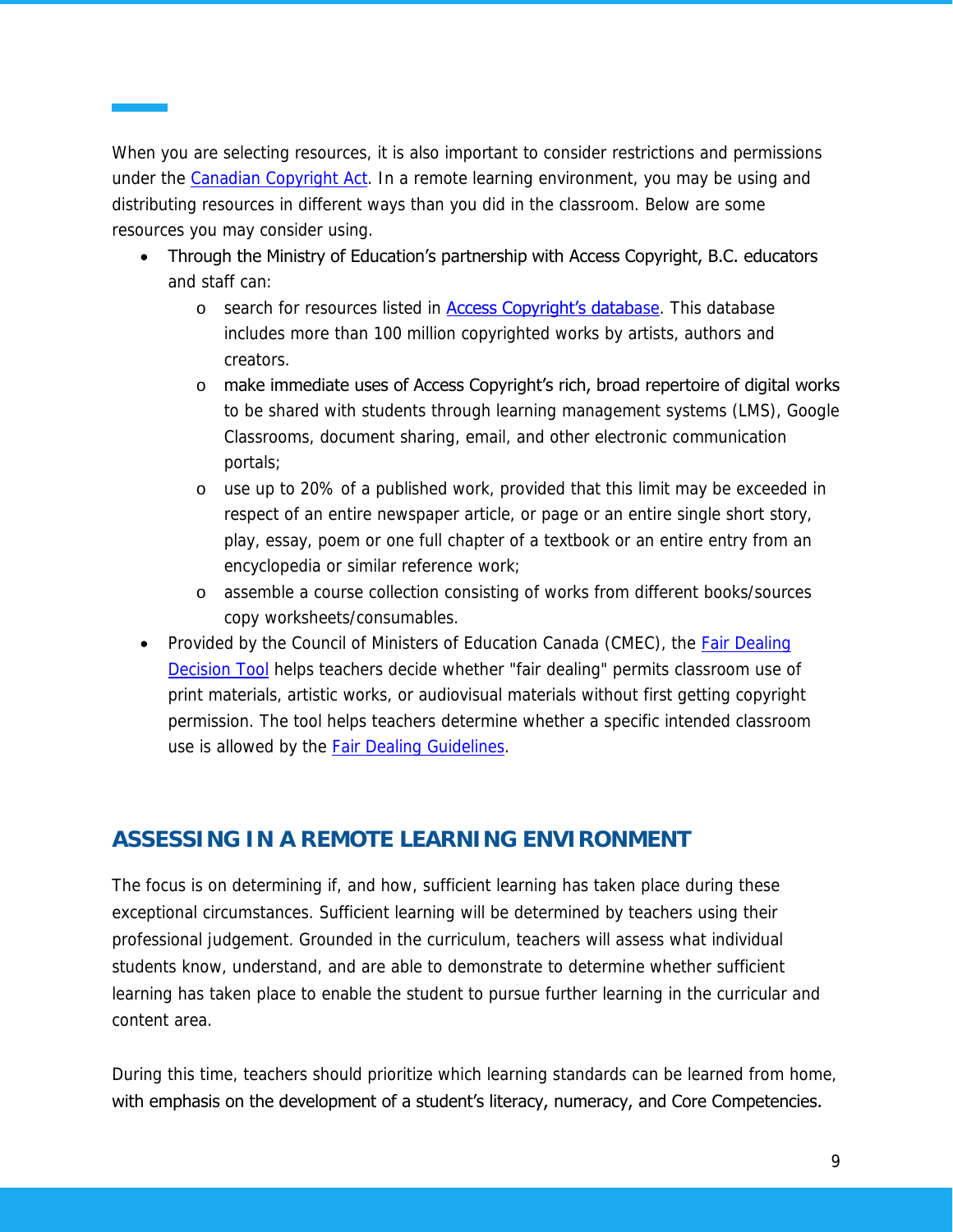This can be done in consultation with students and their families in order to determine their needs, goals, resources available to them and overall ability to engage in learning during this unique situation.

The BC curriculum allows for significant flexibility over topics that students study and the methods by which students demonstrate their learning. Encouraging student involvement and ownership over their learning will help to maintain their interest, engagement and motivation.

Because students may face challenges accessing online communications tools, it will be important to design activities and assessments that are not solely dependent on technologybased solutions. While there may be options to have all students logged on at the same time, having alternatives will be essential for those students who are not computer-connected and for all students if technology solutions not performing as expected.

As teachers create learning experiences and assessment processes, it will be helpful to maximize student ownership and engagement by employing self-assessment opportunities. Resources for supporting self-assessment are available on the Ministry [of Education](https://curriculum.gov.bc.ca/sites/curriculum.gov.bc.ca/files/pdf/developing-and-supporting-student-reflection-and-self-assessment-of-the-core-competencies.pdf) website.

Some key assessment strategies during this time include:

- Emphasize learner self-assessment by continuing to ensure students are actively engaged and take ownership in the learning process:
	- Example 1: if learners in your class generally co-construct selfassessment rubrics, you can give them a teacher created, self-assessment rubric with directions to add some of their own criteria.
	- Example 2: Continue the discussion of what meaningful self-assessment looks like by providing exemplars for the teacher-created, self-assessment rubrics;
- Have virtual or telephone conferences with your students to determine where they are in the learning, provide descriptive feedback, and discuss next steps;
- Find creative ways for learners to share with you what they are doing at home and encourage them to come up with their own ideas to demonstrate their learning. (Examples may include: creating a classroom blog where learners document their daily activities and self-assessment; encouraging learners to record themselves reading out loud; or having learners talk to peers about their learning via text or social media and then send their conversation to their teacher.)

All students will receive a report card based on where they were at prior to spring break, plus the learning opportunities they're engaging in at home during the suspension of in-person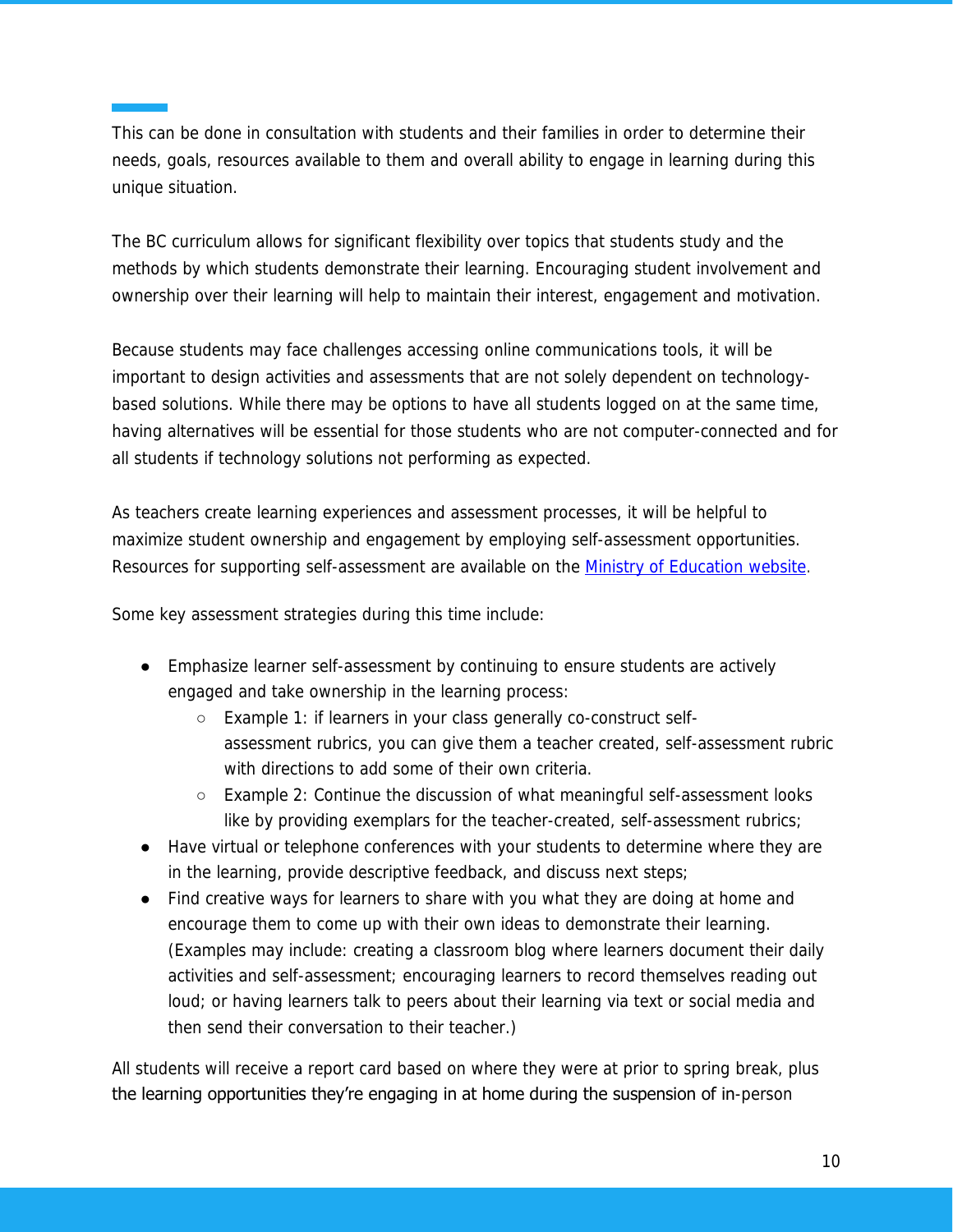classes. Teachers are able to use their professional judgement in determining if a student has demonstrated sufficient evidence of learning. This means there is freedom in how teachers assign marks and communicate them to students and families.

The Ministry of Education recognizes the need to be flexible and accommodating in these unprecedented times. B.C has not moved to a pass/fail approach, but teachers have the professional autonomy to decide how grades are determined for their students using both preand post springbreak learning. For many students, the majority of evidence of student learning will have occurred before spring break. We also understand that reports prepared under these circumstances may not provide the amount of rich, detailed feedback that usually goes on a report card.

#### <span id="page-11-0"></span>**K-9**

During these exceptional circumstances, teachers will continue to use their professional judgement in determining how best to support students in a remote learning environment. Teachers will identify essential learning priorities for their students, and what can be learned from home, and then base their assessments on these priorities. Teachers will continue to provide feedback on an on-going basis in relation to literacy-related and numeracy-related learning standards.

For all grades, teachers may wish to establish individual literacy and numeracy goals for students. These goals will help form a roadmap for both learning and assessment. In many cases, these goals can be co-constructed with students (and parents/caregivers when appropriate) during a virtual chat or phone conversation and should take into consideration student ability, interest, current access to resources, and availability of adult assistance at home. Progress toward goals can be shared with parents/caregivers regularly, so they are up to date with the current learning priorities. Students can then reflect on and provide selfassessment comments regarding their progress in meeting their goals.

It is important to have realistic expectations for students and families. Learners are expected to engage in learning opportunities, and educators will play key roles in helping students and parents/caregivers to maintain a positive outlook on learning. Many students will struggle with the loss of normal routines and interactions with their friends, so assessment feedback should focus on encouragement and positive, strength-based achievements.

Based on student work prior to the suspension of in-class instruction, and the assessment of participation in learning opportunities during the coming months, teachers will report on student learning as outlined in the K-9 Student Reporting Policy.